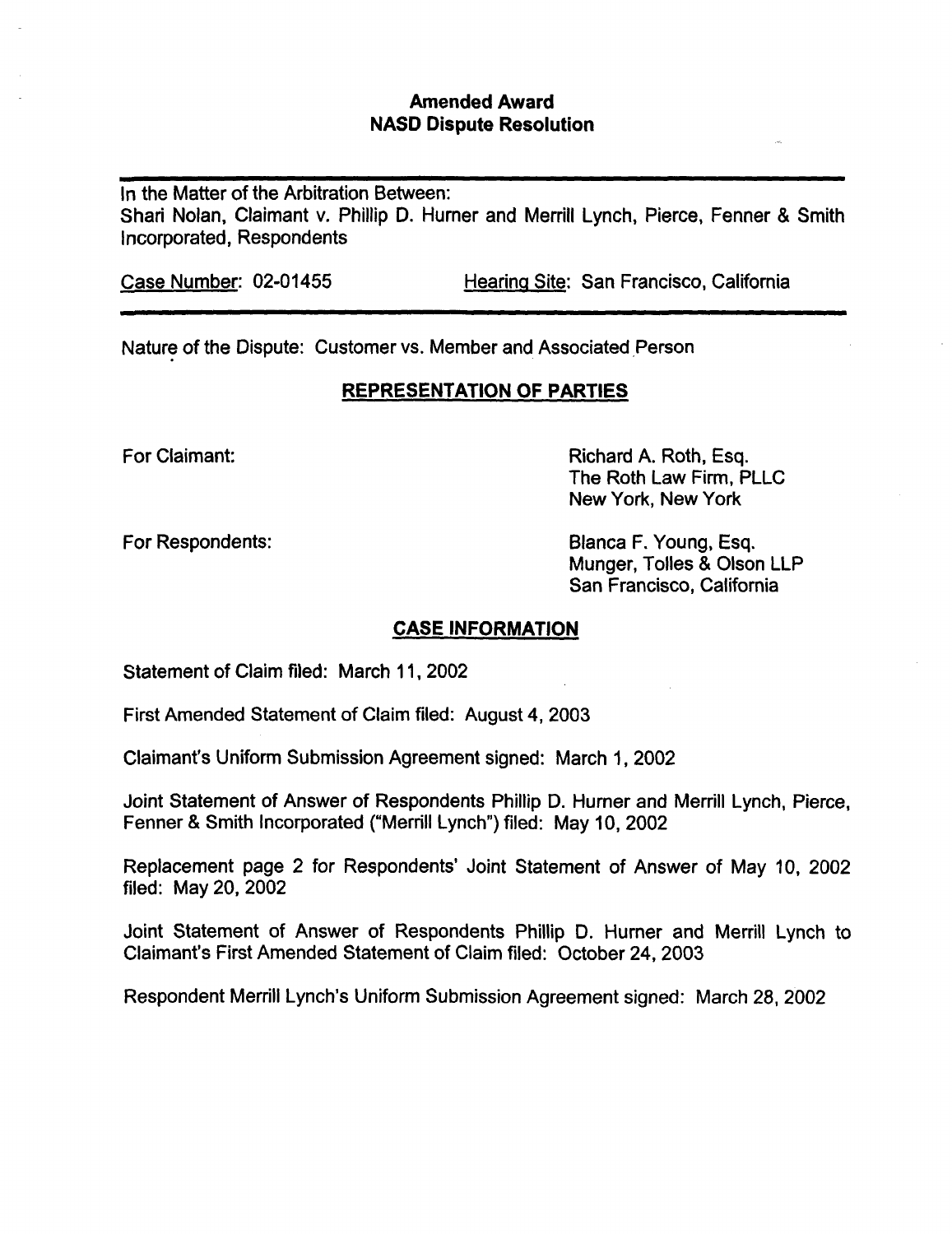# CASE SUMMARY

Claimant alleged the following claims with respect to investments in various securities, including but not limited to, investments in Dell Computer Co: 1) Breach of Fiduciary Duty; 2) Fraud; 3) Constructive Fraud; 4) Failure to Supervise; and 5) Violation of Federal and State Securities Laws; NASD Rules of Fair Practice and NYSE Rules.

Respondents denied Claimant's allegations of wrongdoing and denied any liability to Claimant. Respondents also asserted affirmative defenses.

## RELIEF REQUESTED

In the initial Statement of Claim, Claimant requested damages of \$12,000,000.00, a complete accounting with respect to Claimant's accounts, and costs.

In the First Amended Statement of Claim, Claimant requested:

- 1. Compensatory damages in an amount according to proof, but not less than \$10,000,000.00;
- 2. Disgorgement and restitution of all earnings, profits, compensation and benefits received by Respondents as a result of their unlawful acts and practices in an amount according to proof;
- 3. Attorney's fees and costs;
- 4. Pre- and post judgment interest at the legal rate;
- 5. Punitive damages in an amount according to proof; and
- 6. Such other and further relief as the Panel may deem just and proper.

Respondents requested:

- 1. Dismissal of Claimant's claims in their entirety;
- 2. Claimant take nothing through this action;
- 3. Costs, including attorneys' fees;
- 4. That Claimant's Claim be expunged from the publicly available record of Respondents; and
- 5. Such other relief as the Panel may deem just and proper.

# OTHER ISSUES CONSIDERED AND DECIDED

On April 30, 2003, Claimant and Claimant's counsel signed a Waiver Agreement expressly waiving any and all rights and benefits under California Civil Code Section 1542 and the California Ethical Standards for Neutral Arbitrators.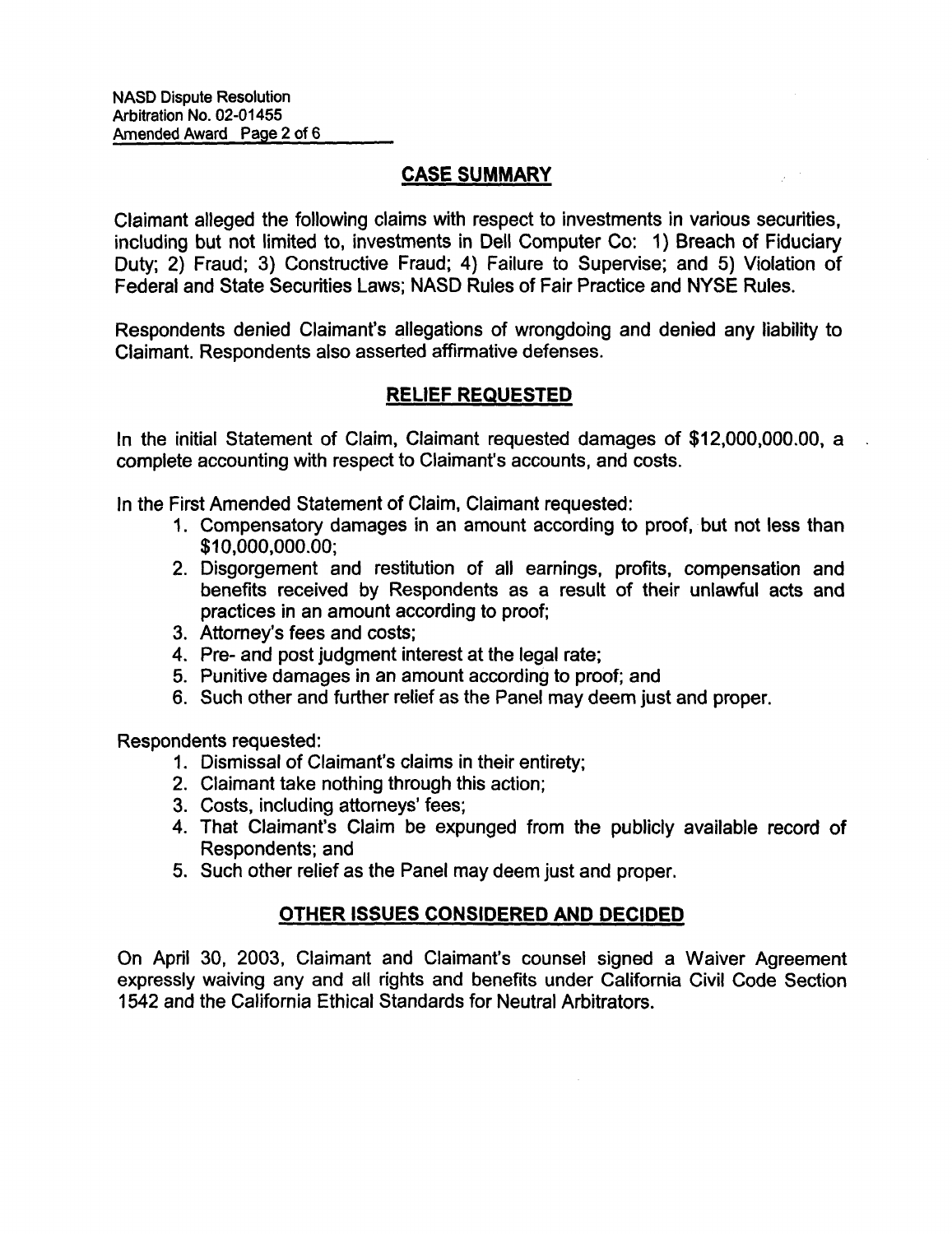Pursuant to the Code of Arbitration Procedure IM-10100 the waiver of the Claimant shall constitute and operate as a waiver for all member firms and associated persons (including terminated or otherwise inactive member firms or associated persons) against whom the Claim has been filed.

Respondent Phillip D. Hurner did not file with NASD Dispute Resolution ("NASD-DR") a property executed submission to arbitration but is required to submit to arbitration pursuant to the NASD-DR Code of Arbitration Procedure ("the Code") and, having answered Claimant's Claim, appeared and testified at the hearing, is bound by the determination of the Panel on all issues submitted.

The Panel reviewed and considered the positions of the parties relative to Respondents' request to file a post-hearing brief. The panel denied Respondents' request.

The parties agreed that the Award in this matter may be executed in counterpart copies or that a handwritten, signed Award may be entered.

The Panel reviewed and considered Claimant's submission of August 17, 2006 and Respondent Merrill Lynch's reply of August 31, 2006, regarding the rate of interest awarded in this matter. The Panel determined that the subject rate of interest shall be 7%.

### AWARD

After considering the pleadings, testimony, and evidence presented at the hearing, the Panel decided in full and final resolution of the issues submitted for determination as follows:

1. All claims against Phillip D. Humer are dismissed.

2. Respondent Merrill Lynch is solely liable for and shall pay to Claimant the sum of \$1,250,000.00 plus interest to accrue as of October 20, 2000, at the rate of 7% per annum until paid.

3. Respondent Merrill Lynch is solely liable for and shall pay to Claimant the sum of \$600.00 as reimbursement for Claimant's filing fee.

4. Claimant's claim for punitive damages is denied.

5. The Panel recommends the expungement of all reference to the above-captioned arbitration from Respondent Phillip D. Hurner's registration records maintained by the NASD Central Registration Depository ("CRD"), with the understanding that pursuant to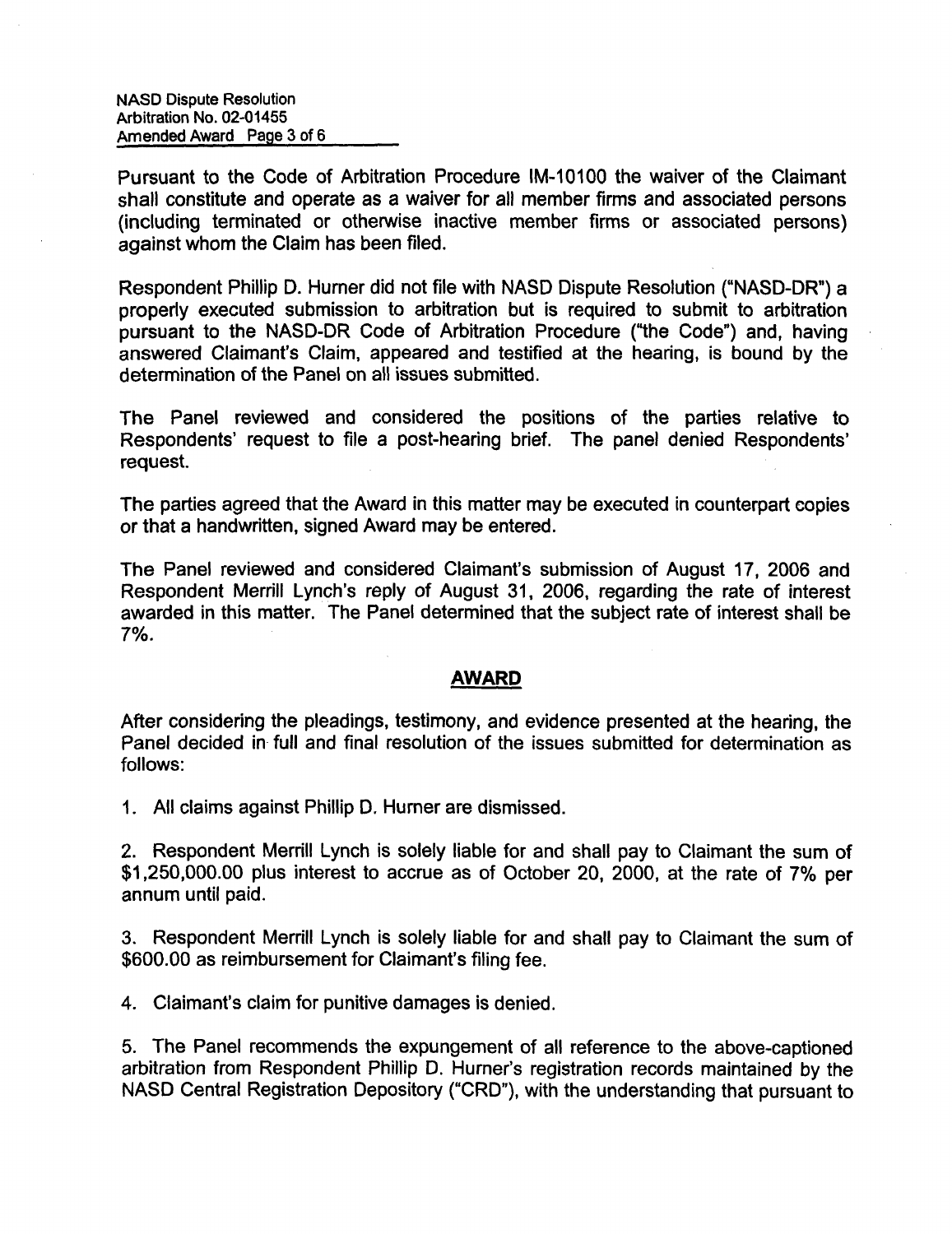NASD Notice to Members 99-09, Respondent Phillip D. Hurner must obtain confirmation from a court of competent jurisdiction before the CRD will execute the expungement directive.

6. Except as noted in paragraph 3 above, each party shall bear its own costs, including attorney's fees.

7. All other relief not expressly granted is denied.

## FEES

Pursuant to the Code, the following fees are assessed:

## Filing Fees

NASD-DR received or will collect the non-refundable filing fees for each claim as follows:

 $Initial claim filing fee$   $=$   $$600.00$ 

### Member Fees

Member fees are assessed to each member firm that is either a party in the matter or an employer of a respondent associated person at the time of the events that gave rise to the dispute, claim, or controversy. Accordingly, Merrill Lynch is a party and the following fees are assessed:

| <b>Member Surcharge</b>        | $=$ \$ 3,750.00 |
|--------------------------------|-----------------|
| <b>Pre-Hearing Process Fee</b> | $=$ \$ 750.00   |
| <b>Hearing Process Fee</b>     | $=$ \$ 5,500.00 |
| <b>Total Member Fees</b>       | $=$ \$10,000.00 |

### Adjournment Fees

The following adjournment fees are assessed:

The Panel granted Claimant's request to postpone the July 26-30, 2004, hearing dates and assessed Claimant the \$1,200.00 postponement fee.

The Panel granted Claimant's request to postpone the January 24-28, and January 31- February 4, 2005, hearing dates and assessed Claimant the \$1,500.00 postponement fee.

### Forum Fees and Assessments

The Panel assessed forum fees for each session conducted or each decision rendered on a discovery-related motion on the papers. A session is any meeting between the parties and the arbitrator(s), including a pre-hearing conference with the arbitrator(s), that lasts four (4) hours or less. Fees associated with these proceedings are: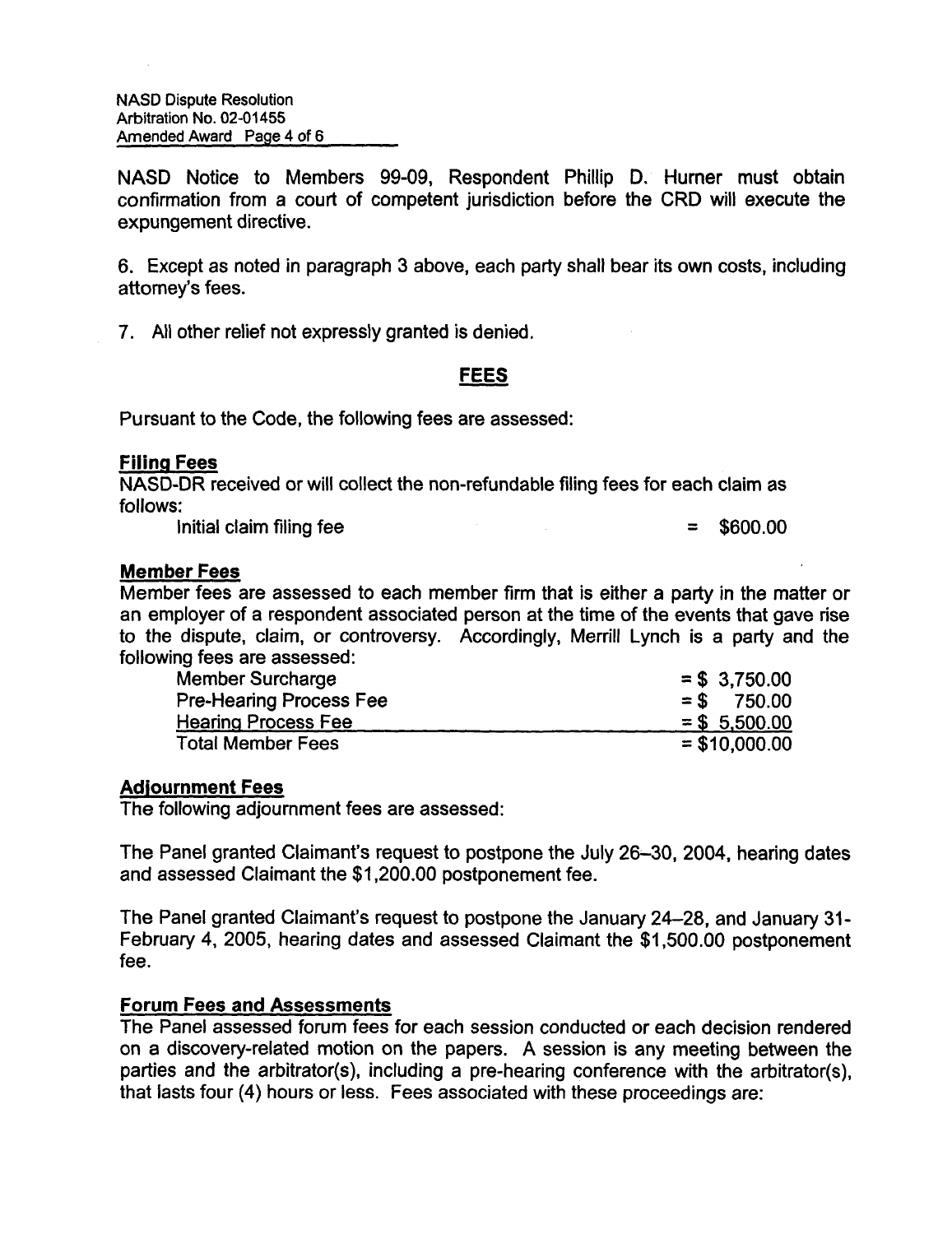| @ \$450.00/session                                 | (3) Pre-hearing conference sessions with a single arbitrator |            | $\approx$ | \$1,350.00  |
|----------------------------------------------------|--------------------------------------------------------------|------------|-----------|-------------|
| Pre-hearing conferences: April 29, 2004            |                                                              | 1 session  |           |             |
|                                                    | January 10, 2005                                             | 1 session  |           |             |
|                                                    | April 19, 2006                                               | 1 session  |           |             |
| (3) Pre-hearing conference sessions with the Panel |                                                              |            |           |             |
| @ \$1,200.00/session                               |                                                              |            | $\equiv$  | \$3,600.00  |
| Pre-hearing conferences: October 2, 2003           |                                                              | 1 session  |           |             |
|                                                    | January 14, 2005                                             | 1 session  |           |             |
|                                                    | <b>July 6, 2005</b>                                          | 1 session  |           |             |
| (23) Hearing sessions @ \$1,200.00/session         |                                                              |            | ≈         | \$27,600.00 |
| <b>Hearing Dates:</b>                              | June 12, 2006                                                | 2 sessions |           |             |
|                                                    | June 13, 2006                                                | 2 sessions |           |             |
|                                                    | June 14, 2006                                                | 2 sessions |           |             |
|                                                    | June 15, 2006                                                | 2 sessions |           |             |
|                                                    | June 16, 2006                                                | 2 sessions |           |             |
|                                                    | June 19, 2006                                                | 2 sessions |           |             |
|                                                    | June 20, 2006                                                | 3 sessions |           |             |
|                                                    | June 21, 2006                                                | 2 sessions |           |             |
|                                                    | June 22, 2006                                                | 3 sessions |           |             |
|                                                    | June 23, 2006                                                | 3 sessions |           |             |
|                                                    |                                                              |            |           |             |

# Total Forum Fees = \$32,550.00

The Panel assessed the \$32,550.00 in forum fees solely to Respondent Merrill Lynch.

# Fee Summary

1. Claimant Shari Nolan is charged with the following fees and costs:

| Initial Filing Fee             | $=$ \$ | 600.00            |
|--------------------------------|--------|-------------------|
| <b>Adjournment Fees</b>        |        | $=$ \$ 2.700.00   |
| <b>Total Fees</b>              |        | $=$ \$ 3.300.00   |
| <b>Less Payments</b>           |        | $=$ \$( 4.500.00) |
| <b>Refund Paid To Claimant</b> |        | $=$ \$( 1,200.00) |

2. Respondent Merrill Lynch is charged with the following fees and costs:

| <b>Member Fees</b>         |       | $=$ \$ 10,000.00  |
|----------------------------|-------|-------------------|
| <b>Forum Fees</b>          |       | $= $32,550.00$    |
| <b>Total Fees</b>          |       | $=$ \$ 42,550.00  |
| <b>Less Payments</b>       |       | $=$ \$(42,550.00) |
| <b>Balance Due NASD-DR</b> | $=$ S | 0.00              |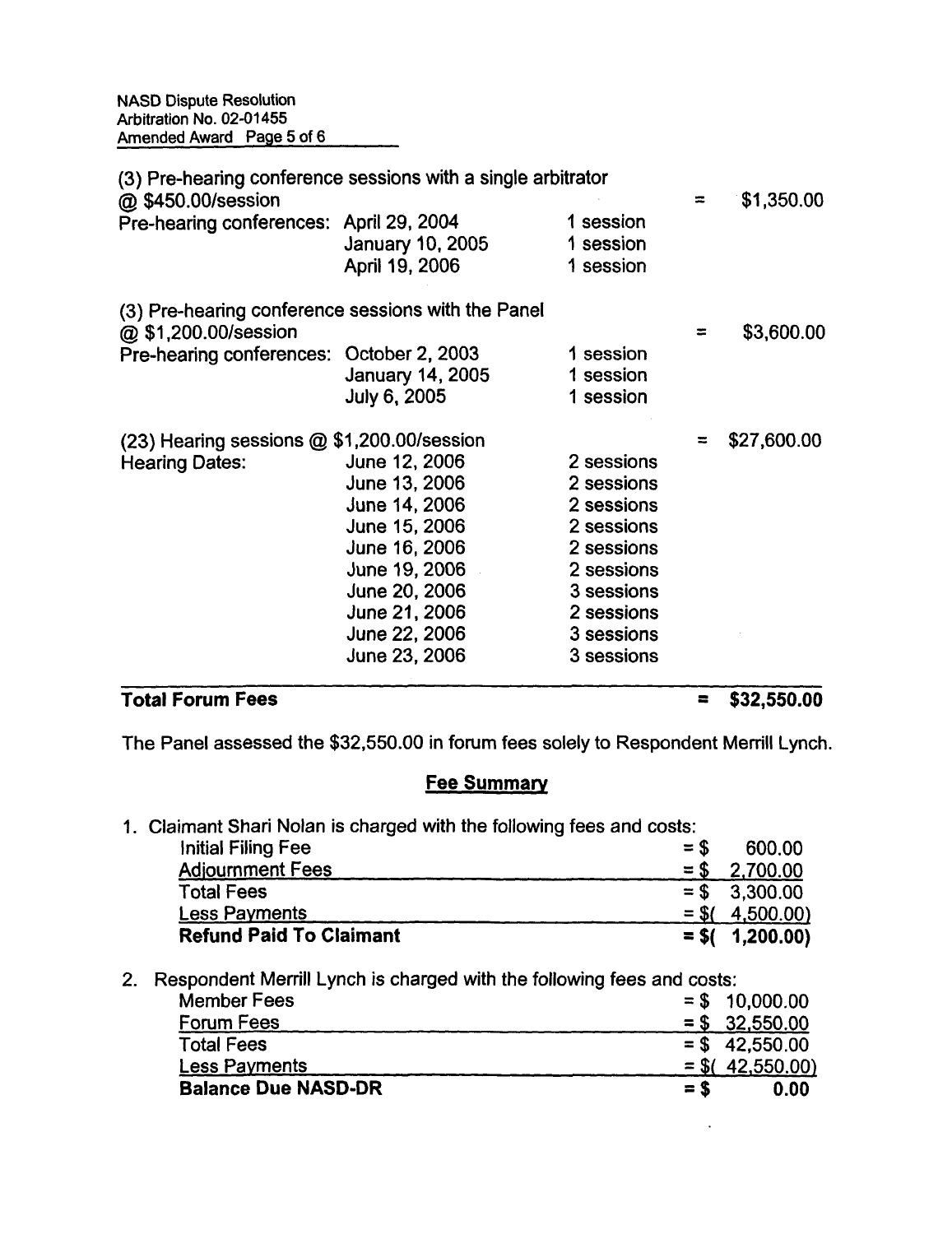All balances are payable to NASD Dispute Resolution and are payable upon the receipt of the Award pursuant to Rule 10330(g) of the Code.

## ARBITRATION PANEL

Colleen C. Hammer, Esq. - - Public Arbitrator Collection -

Andrew E. Tanenbaum, Esq.  $\cdot$  Public Arbitrator, Presiding Chair<br>Colleen C. Hammer. Esq.  $\cdot$  Public Arbitrator Non-Public Arbitrator

# Concurring Arbitrators' Signatures

Andrew E. Tanenbaum, Esq. Signature Date Chair, Public Arbitrator

**Colleen C. Hammer, Esq. Signature Date** Public Arbitrator

Donald S. Duerson Signature Date Signature Date Non-Public Arbitrator

Date of Service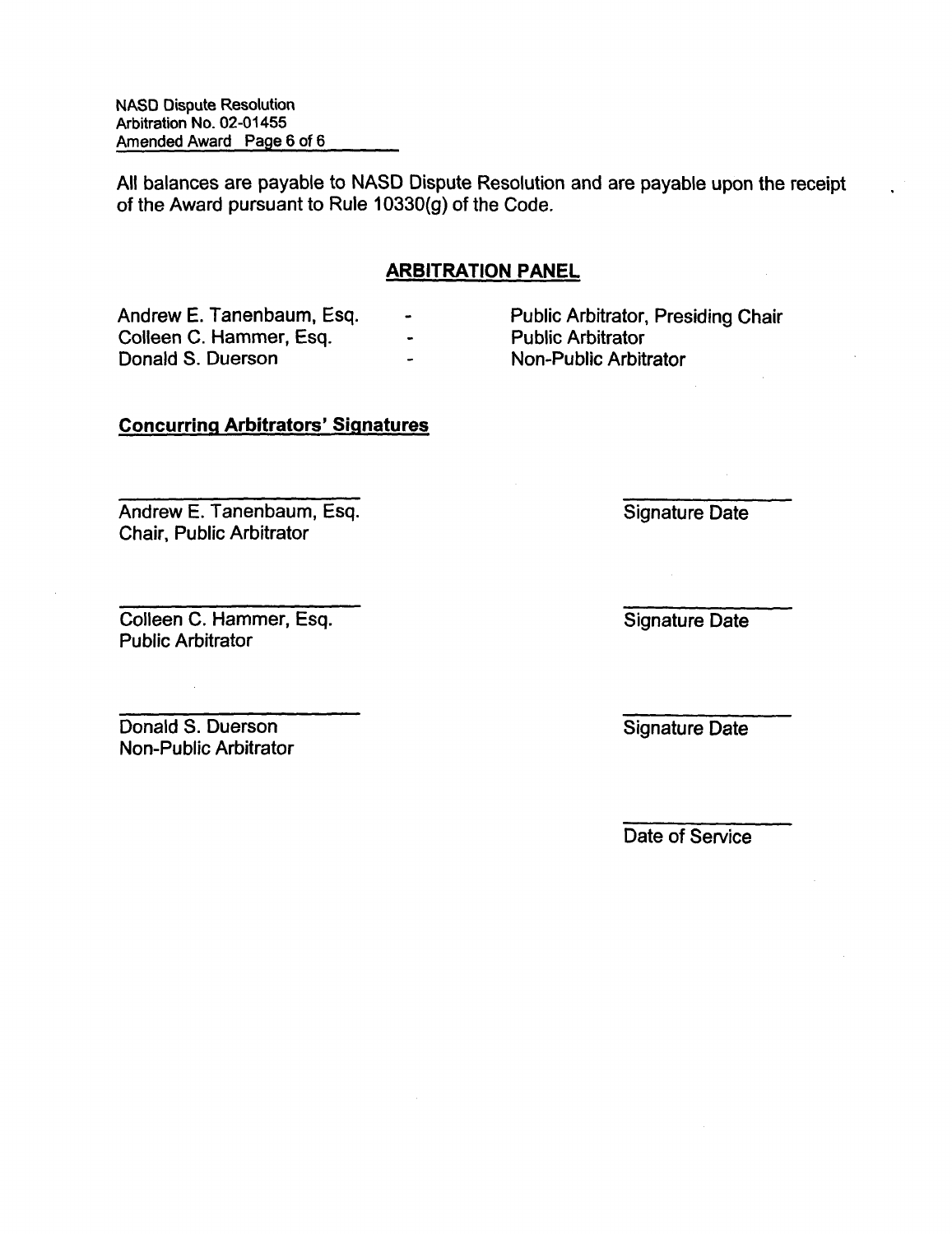All balances are payable to NASD Dispute Resolution and are payable upon the receipt of the Award pursuant to Rule 10330(g) of the Code.

## ARBITRATION PANEL

Colleen C. Hammer, Esq. The Colleen C. Hammer, Esq. The Collection Public Arbitrator Donald S. Duerson

Andrew E. Tanenbaum, Esq. - Public Arbitrator, Presiding Chair

Non-Public Arbitrator

## Concurring Arbitrators' Signatures

Andrew E. Tanenbaum, Esq. Signature Date Chair, Public Arbitrator

**Colleen C. Hammer, Esq. Signature Date** Public Arbitrator

**Donald S. Duerson** Signature Date Non-Public Arbitrator

56

l ok  $10/13$ 

Date of Service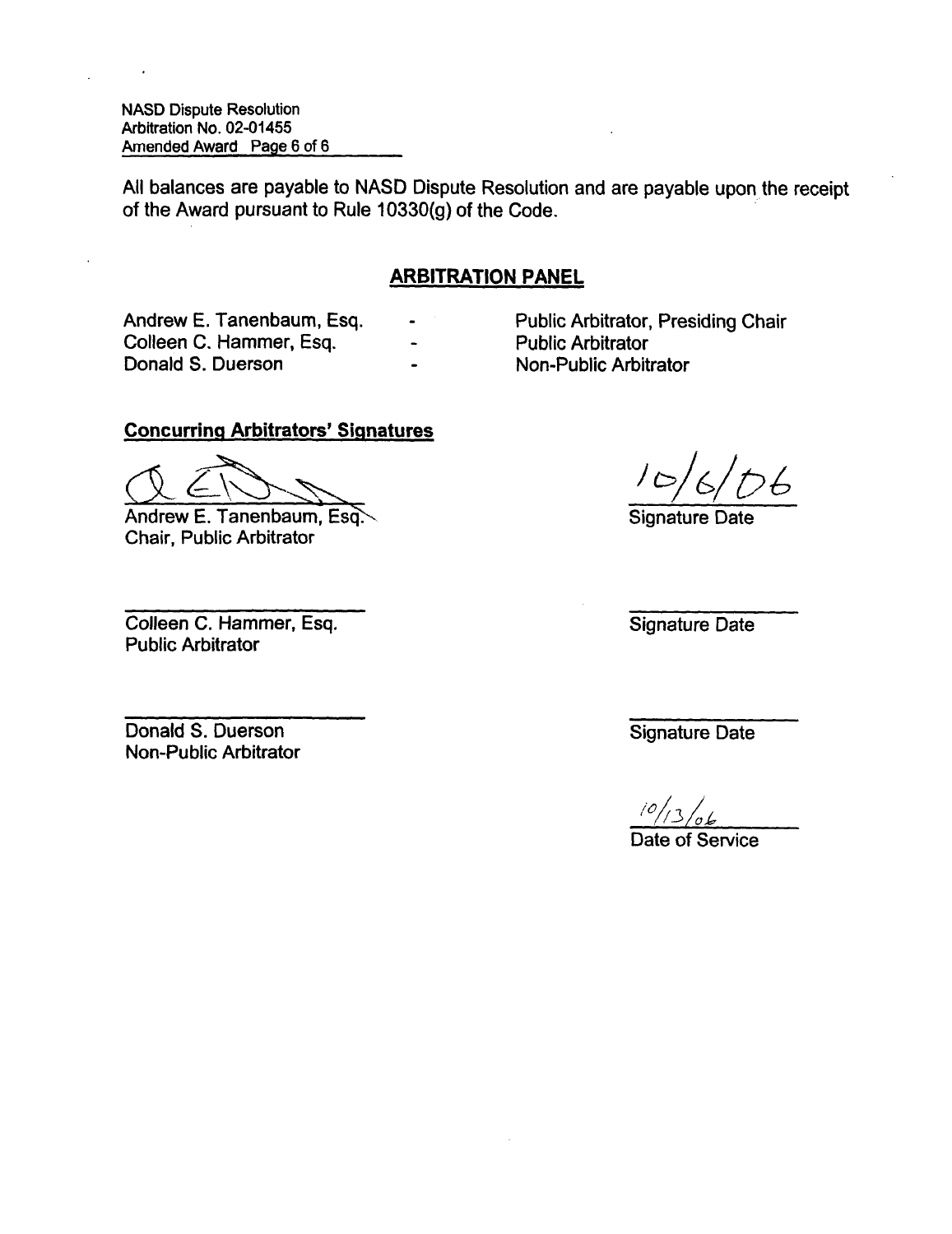All balances are payable to NASD Dispute Resolution and are payable upon the receipt of the Award pursuant to Rule 10330{g) of the Code.

### ARBITRATION PANEL

 $\overline{a}$ 

Andrew E. Tanenbaum, Esq. Colleen C. Hammer, Esq. Donald S. Duerson

- Public Arbitrator, Presiding Chair Public Arbitrator
- Non-Public Arbitrator

## Concurring Arbitrators' Signatures

Andrew E. Tanenbaum, Esq. Chair, Public Arbitrator

mm)

Colleen C. Hammer, Esq. Public Arbitrator

Donald S. Duerson Non-Public Arbitrator Signature Date

 $11,2006$ Signature Date

Signature Date

Date of Service